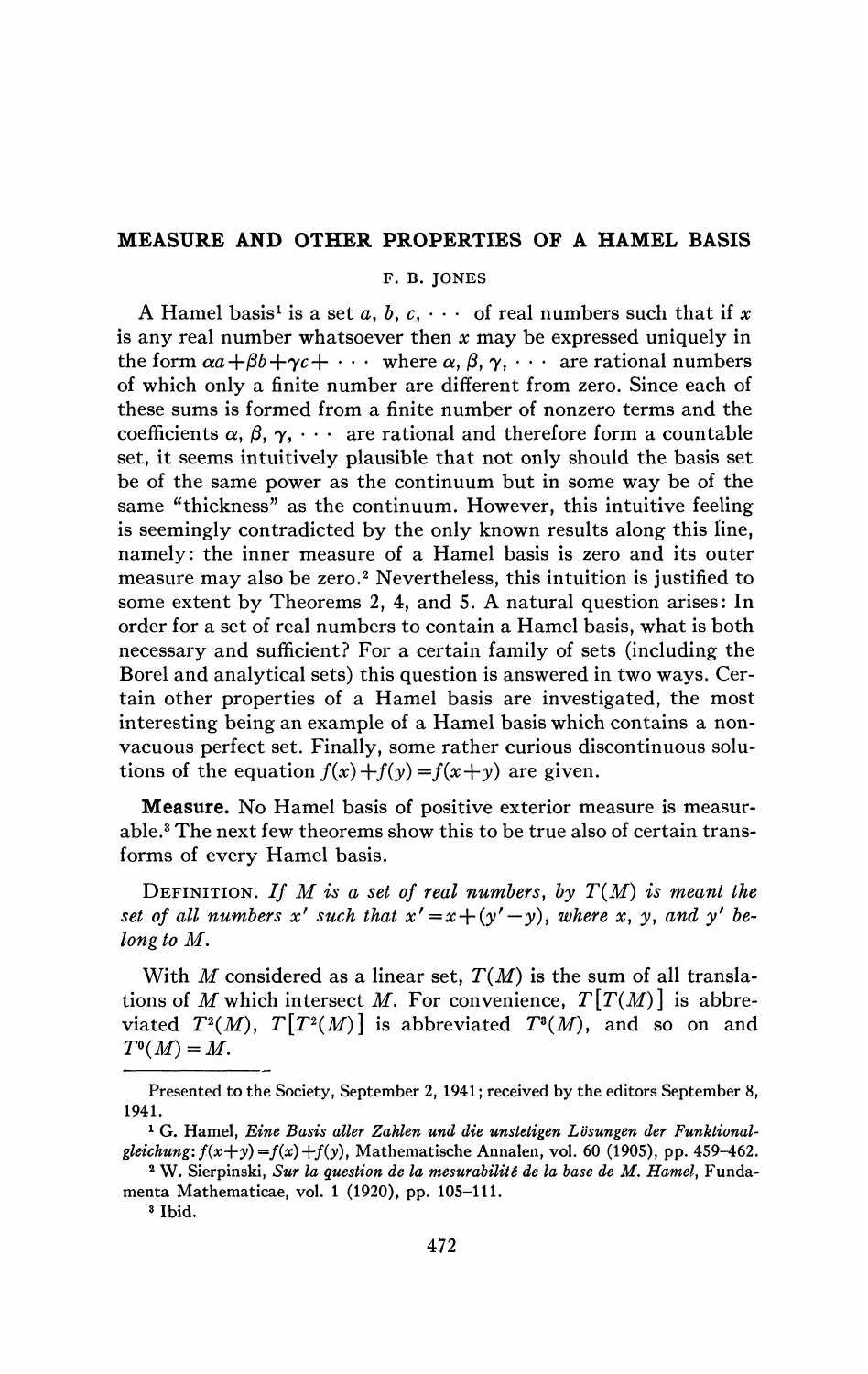THEOREM 1. *If H is a Hamel basis, then for each positive integer n,*   $m_i T^n(H) = 0$ 

PROOF. Suppose, on the contrary, that for some positive integer *n,*   $m_i T^{n-1}(H) > 0$ . Let *a* and *b* denote two numbers of *H*. Since the set of distances of the set  $T^{n-1}(H)$  contains an entire interval with its left end at zero,<sup>5</sup>  $T^n(H)$  contains an interval *V* whose midpoint is *b*. Since *a/b* is irrational and *a* is not zero, there exists a rational number *r* which is not an integer such that *ra* belongs to *V* and hence to  $T<sup>n</sup>(H)$ . But every number of  $T^n(H)$  can be expressed in the form  $n_1x_1+n_2x_2$  $+n_3x_3+\cdots$  where  $x_1, x_2, x_3, \cdots$  belong to H and  $n_1, n_2, n_3, \cdots$  are *integers* of which only a finite number are different from zero. This is contrary to the properties of *H.* 

THEOREM 2. *If H is a Hamel basis, then for some positive integer n,*   $m_e T^n(H)$ 

PROOF. Suppose, on the contrary, that for each positive integer *n,*   $mT^{n}(H) = 0$ . Hence  $m\sum_{0}^{\infty}T^{n}(H) = 0$ . Let  $M_{0}$  denote  $\sum T^{n}(H)$ , and let *a* denote a fixed number of *MQ.* Evidently every number of the form  $a+n_1(b-a)+n_2(c-a)+n_3(d-a)+\cdots$  (where *b*, *c*, *d*,  $\cdots$  belong to *H* and  $n_1, n_2, n_3, \cdots$  are integers of which only a finite number are different from zero) belongs to  $M_0$ . Hence the set of all numbers of this form are of measure zero. So the set of all numbers of the form  $a+n_1(b-a)+n_2(c-a)+n_3(d-a)+\cdots+n_0a$  (where  $n_0$  is an integer and all other symbols have the same meaning as before) is of measure zero. Now any real number *x* can be expressed in the form  $\alpha a+\beta b+\gamma c+\cdots$  (where  $\alpha, \beta, \gamma, \cdots$  are rational numbers of which only a finite number are different from zero) and hence there exists an integer q (which depends on x) such that  $q\alpha$ ,  $q\beta$ ,  $q\gamma$ ,  $\cdots$  are integers of which only a finite number are different from zero. Consequently, *qx* is of the form  $a+n_1(b-a)+n_2(c-a)+n_3(d-a)+\cdots$  $+n_0a$ . It follows that the set of all real numbers x is of measure zero, which is false.

DEFINITION. *If M is a set of real numbers, then D(M) denotes the set of all numbers*  $x - y$  where x and y belong to M and  $x \ge y$ . The set *D(M) is called the set of distances of the set M.\** 

<sup>4</sup> Throughout this paper, if *Q* is a set, *miQ* and *meQ* denote the interior measure and exterior measure, respectively, of *Q* and *mQ* denotes the measure of *Q* if measurable (in the sense of Lebesgue).

<sup>6</sup> H. Steinhaus, *Sur les distances des points des ensembles de mesure positive,* Fundamenta Mathematicae, vol. 1 (1920), pp. 93-104.

<sup>6</sup> Steinhaus, loc. cit.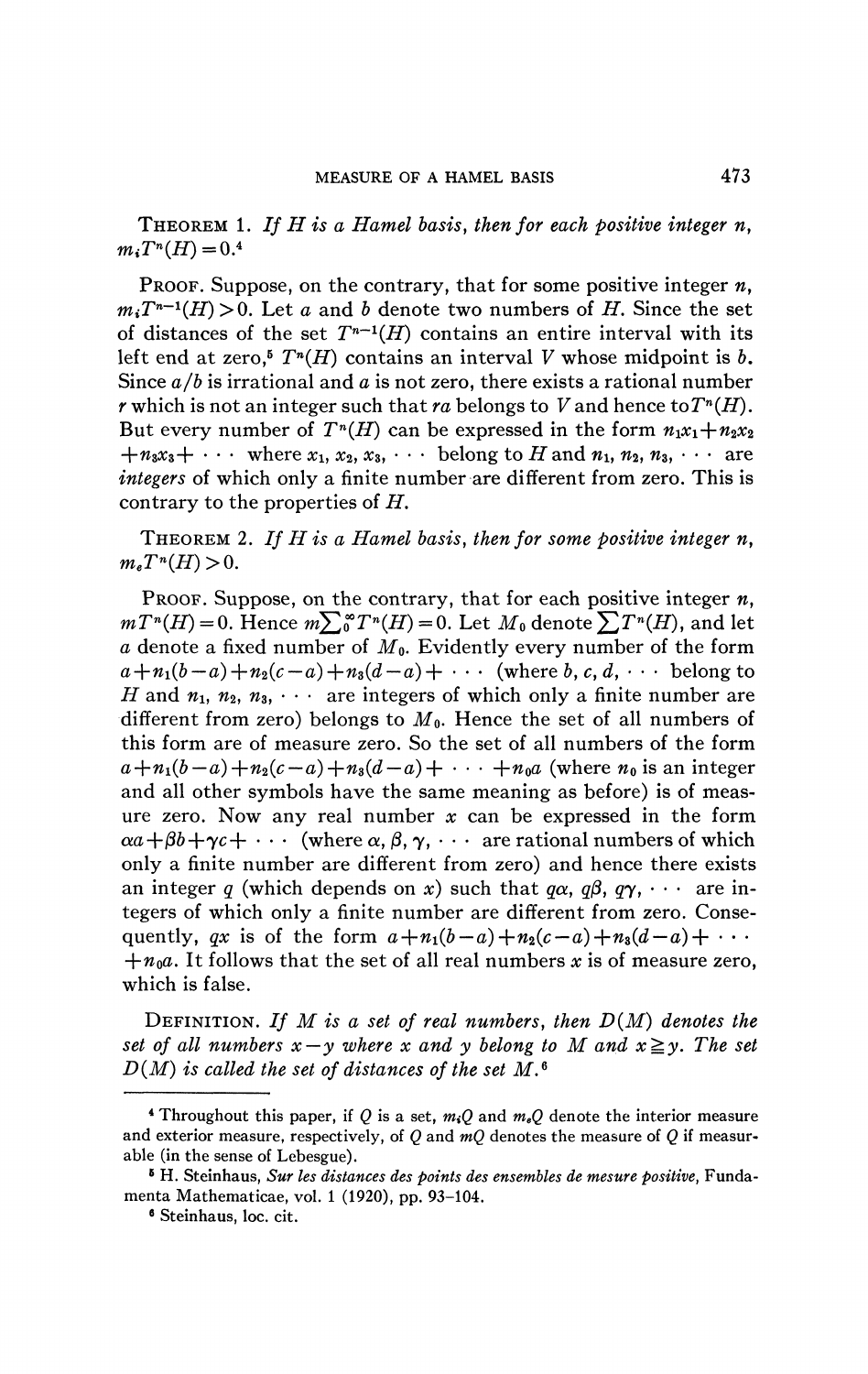THEOREM 3. *If H is a Hamel basis, then for each positive integer n,*   $m_i D^n(H) =$ 

Theorem 3 may be established by substituting *D* for *T* in the proof of Theorem 1.

THEOREM 4. *If H is a Hamel basis, then for some positive integer n,*   $m_e D^n(H)$ 

PROOF. Suppose the contrary. Let  $N = \sum_{i=1}^{\infty} D^{n}(H)$ . Then  $mN = 0$ . Let *Q* denote the set of all points of *H* which are limit points of *H*  from both sides, and let *M* denote a countable subset of *H* such that (1) *M* contains  $H-O$  and (2) every point of  $H-M$  is a limit point of *M.* It follows that each point of *H—M* is a limit point of *M* from both sides. Let *x* denote a real number. Then *x* is of the form  $\alpha a+\beta b+\gamma c+\cdots$  (where a, b, c,  $\cdots$  belong to H and  $\alpha, \beta, \gamma, \cdots$ are rational numbers of which only a finite number are different from zero). Hence there exists an integer *q* such that *qx* is of the form  $n_1a+n_2b+n_3c+\cdots$  (where  $n_1, n_2, n_3, \cdots$  are integers of which only a finite number are different from zero). So  $qx$  is of the form  $\sum_{i=1}^{n} e_i x_i$ (where for each *i*,  $i = 1, 2, \dots$ , *j*,  $x_i$  belongs to *H* and  $e_i$  is  $\pm 1$ ). For each integer *i*,  $i = 1, 2, \dots$ , *j* (*j* is finite and depends on *x*), there exists a number  $y_i$  of M such that  $\sum_{i=1}^{j} e_i(x_i-y_i)$  belongs to N.<sup>*1*</sup> Hence  $qx = \bar{x} + \sum_{i=1}^{j} e_i y_i$  where  $\bar{x}$  belongs to *N*. Since there are only countably many numbers of the form  $\sum_{i=1}^{n}e_{i}y_{i}$ , it follows that the set of all real numbers *x* is of measure zero, which is a contradiction.

LEMMA 1. *If M is a set of numbers and every number of some number interval V can be expressed in the form*  $\alpha a + \beta b + \gamma c + \cdots$  *(where*  $a, b, c, \cdots$  belong to M and  $\alpha, \beta, \gamma, \cdots$  are rational numbers of which *only a finite number are different from zero), then M contains a Hamel basis.* 

Lemma 1 may be established by well-ordering *M* and applying Hamel's argument to this well-ordering.

THEOREM 5. *If M is a set of real numbers and for some positive integer n, either*  $m_i T^n(M) > 0$  or  $m_i D^n(M) > 0$ , then M contains a Hamel *basis.* 

Theorem 5 follows from Lemma 1 and one of Steinhaus' theorems on the set of distances of a set.<sup>8</sup> The condition in Theorem 5 under

<sup>&</sup>lt;sup>7</sup> This can be done by first choosing  $y_1$  so that  $e_1(x_1-y_1) \ge 0$ . This makes  $e_1(x_1-y_1)$ belong to  $D(H)$ . If it is zero, choose  $y_2$  so that  $e_2(x_2-y_2) \ge 0$ ; but if it is positive choose  $y_2$  so that  $e_2(x_2-y_2) \leq 0$  but  $e_1(x_1-y_1)+e_2(x_2-y_2) \geq 0$ . This makes  $e_1(x_1-y_1)+e_2(x_2-y_2)$ belong to  $D^2(H)$ . Continue this process.

<sup>8</sup> Loc. cit., Theorem 8, p. 99.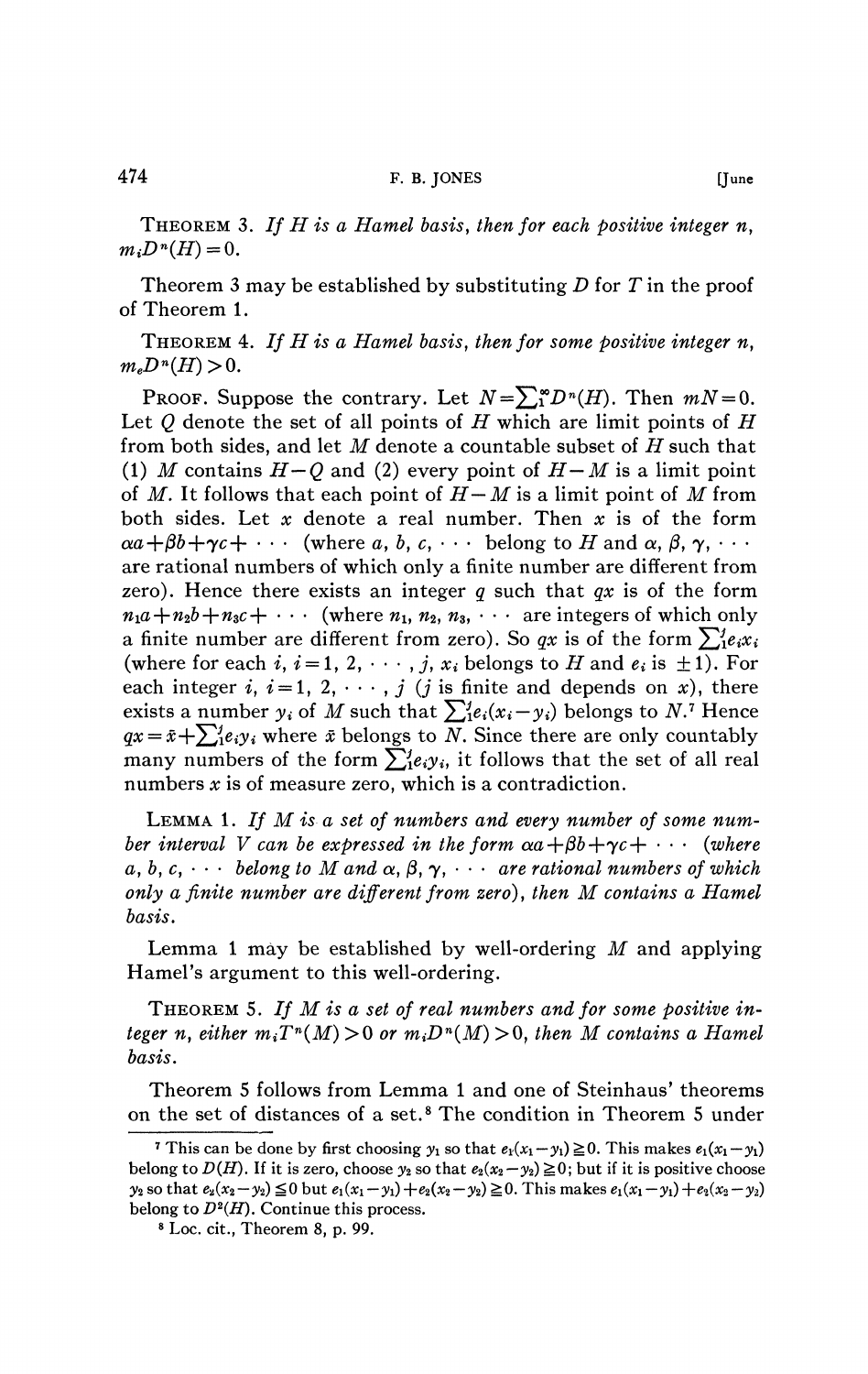which the set *M* contains a Hamel basis is not necessary. This can be seen from Theorems 1 and 3.

EXAMPLE 0. *The Cantor discontinuum<sup>9</sup> contains a Hamel basis, because its set of distances contains the interval from zero to one.* 

DEFINITIONS. *Let FT denote the family of all sets M of real numbers such that for infinitely many different positive integral values of n, T<sup>n</sup> (M) is measurable; and let*  $F_D$  *denote the family of all sets*  $M$  *of real numbers such that for infinitely many different positive integral values of n, D n (M) is measurable.* 

THEOREM 6. *If M is a set of the family FT, then in order that M contain a Hamel basis it is necessary and sufficient that for some positive*   $integer n, mT<sup>n</sup>(M) > 0.$ 

THEOREM 7. *If M is a set of the family FD, then in order that M contain a Hamel basis it is necessary and sufficient that for some positive integer n*,  $mD^{n}(M) > 0$ .

LEMMA 2. If M is an analytical set of real numbers, then both  $T(M)$ *and D(M) are analytical sets.* 

PROOF. Being an analytical set of real numbers, *M* is the set of values of a function  $f_1(x)$  of a real variable, defined and continuous in the set of all irrational numbers.<sup>10</sup> Furthermore,  $D(M)$  is analytical<sup>11</sup> and the set N consisting of all real numbers x such that either x or  $-x$ belongs to *D(M)* is an analytical set. Hence *N* is the set of values of a function  $f_2(x)$  of a real variable, defined and continuous in the set of all irrational numbers. Let  $f(x, y) \equiv f_1(x) + f_2(y)$  where x and y are irrational numbers. Then  $T(M)$  is the set of values of  $f(x, y)$  and  $f(x, y)$  is defined and continuous in the set of all points of the number plane whose coordinates are both irrational numbers. It follows that *T(M)* is analytical.<sup>12</sup>

**Perfect sets, analytical sets.** Since every analytical set is measurable,<sup>13</sup> the following three theorems may be easily established using Lemma 2 and Theorems 6 and 7.

<sup>&</sup>lt;sup>9</sup> The subset of the interval from 0 to 1 (of real numbers) remaining after deleting in succession every middle-1/3 segment (open interval).

<sup>10</sup> W. Sierpinski, *Introduction to General Topology,* The University of Toronto Press, Toronto, 1930, translated by C. C. Krieger, Theorem 73, p. 145.

<sup>11</sup> W. Sierpinski, *Sur Vensemble de distances entre les points d'un ensemble,* Fundamenta Mathematicae, vol. 7 (1925), pp. 144-148, p. 146 in particular.

<sup>12</sup> W. Sierpinski, *General Topology,* loc. cit., Theorem 89, p. 185.

<sup>13</sup> N. Lusin, *Leçons sur les ensembles analytiques,* Gauthier-Villars, Paris, 1930, p. 152.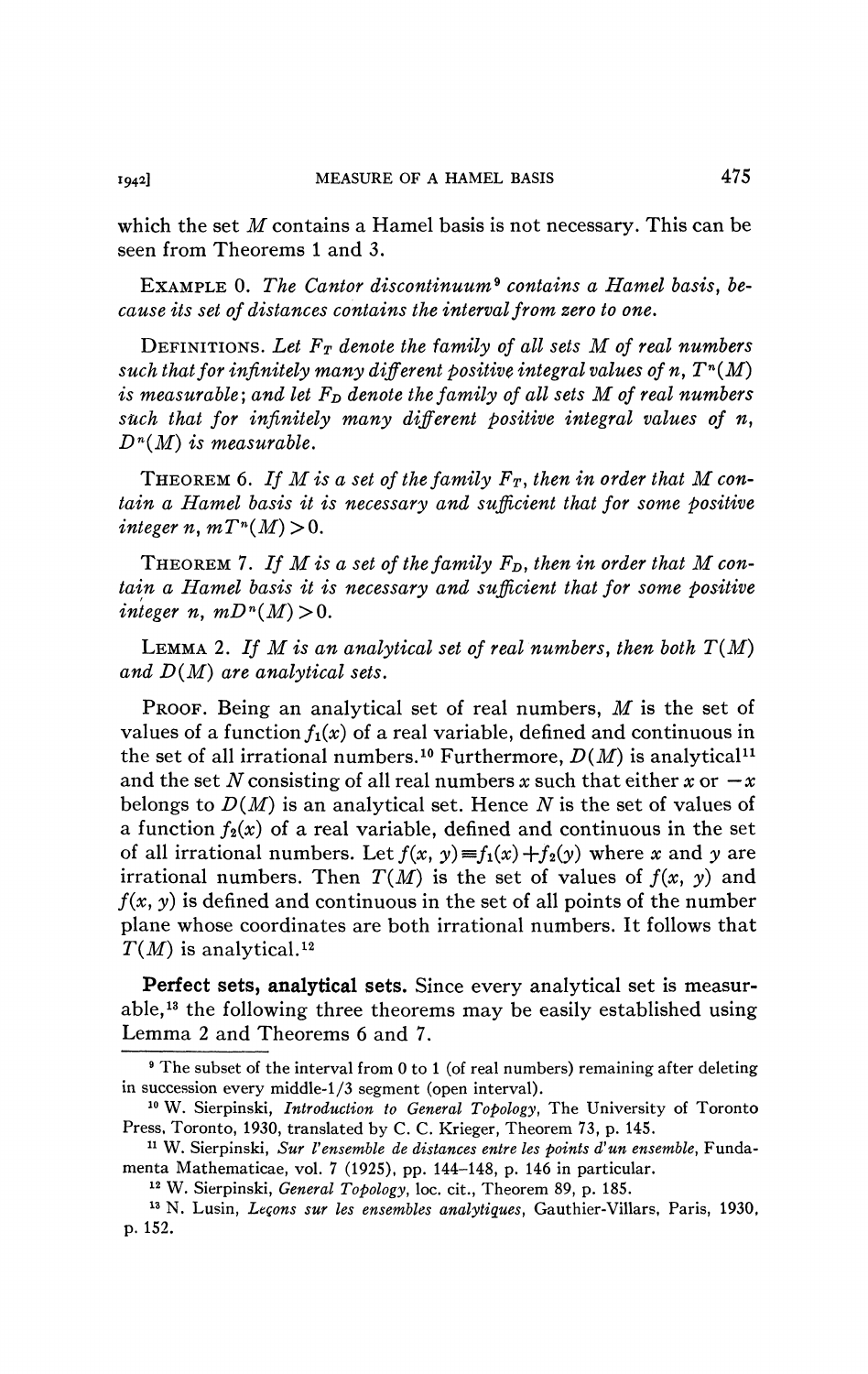THEOREM 8. *In order that an analytical set A of real numbers shall not contain a Hamel basis it is necessary and sufficient that for each positive integer n, both m* $T^n(A)$  and  $mD^n(A)$  be zero.

THEOREM 9. *No Hamel basis is an analytical set.* 

THEOREM 10. *If an analytical set M is a subset of a Hamel basis, then for each positive integer n, both*  $mT^n(M)$  *and*  $mD^n(M)$  *are zero.* 

THEOREM 11. *Suppose that f(x) is a discontinuous real function which is defined for all real values of x and which satisfies the equation*   $f(x) + f(y) = f(x+y)$ . If  $f(x)$  is bounded over the analytical set K of real *numbers, then for each positive integer n,*  $mT^n(K) = 0$ *.* 

PROOF. Since  $f(x)$  is bounded over  $K$ , there exists a positive number *B* such that  $|f(x)| < B$  if *x* belongs to *K*. It follows from the elementary properties of  $f(x)$  (which are imposed upon it by the functional equation) that for any positive integer *n*,  $|f(x)| < 3^n B$  if *x* belongs to *T*<sup>*n*</sup>(*K*). Suppose that for some integer *n*,  $mT^{n}(K) \neq 0$ . Since  $T^{n}(K)$  is analytical, it is measurable, and hence, is of *positive* measure. Then  $T^{n+1}(K)$  contains an interval. Since  $f(x)$  is bounded over this interval, by one of Darboux's theorems it must be continuous.<sup>14</sup> This is a contradiction.

COROLLARY 1. *If the discontinuous solution f(x) of the functional equation*  $f(x)+f(y)=f(x+y)$  *is continuous in an analytical set K of real numbers, then for each positive integer n,*  $mT^n(K) = 0$ *.* 

COROLLARY 2. *Suppose that A is an analytical subset of the plane image of a discontinuous solution of the equation*  $f(x) + f(y) = f(x+y)$ *and that K is the projection of A onto the x-axis. Then for each positive integer n, m* $T^n(K) = 0$ .

**THEOREM 12.** No discontinuous solution of the equation  $f(x) + f(y)$  $=f(x+y)$  is continuous in an analytical set which contains a Hamel *basis.* 

Theorem 12 follows immediately from Theorem 8 and Corollary **1.** 

**Remarks and examples.** Burstin showed the existence of a Hamel basis H which intersects every perfect set of real numbers.<sup>15</sup> It fol-

<sup>14</sup> Darboux, *Sur la composition des forces in statique,* Bulletin des Sciences Mathématiques, vol. 9 (1875), p. 281.

<sup>15</sup> C. Burstin, *Die Spaltung des Kontinuum in c in L Sinne nichtmessbare Mengen,*  Sitzungsberichte der Akademie der Wissenschaften, Vienna, Mathematisch-naturwissenschaftliche Klasse, Abt. lia, vol. 125 (1916).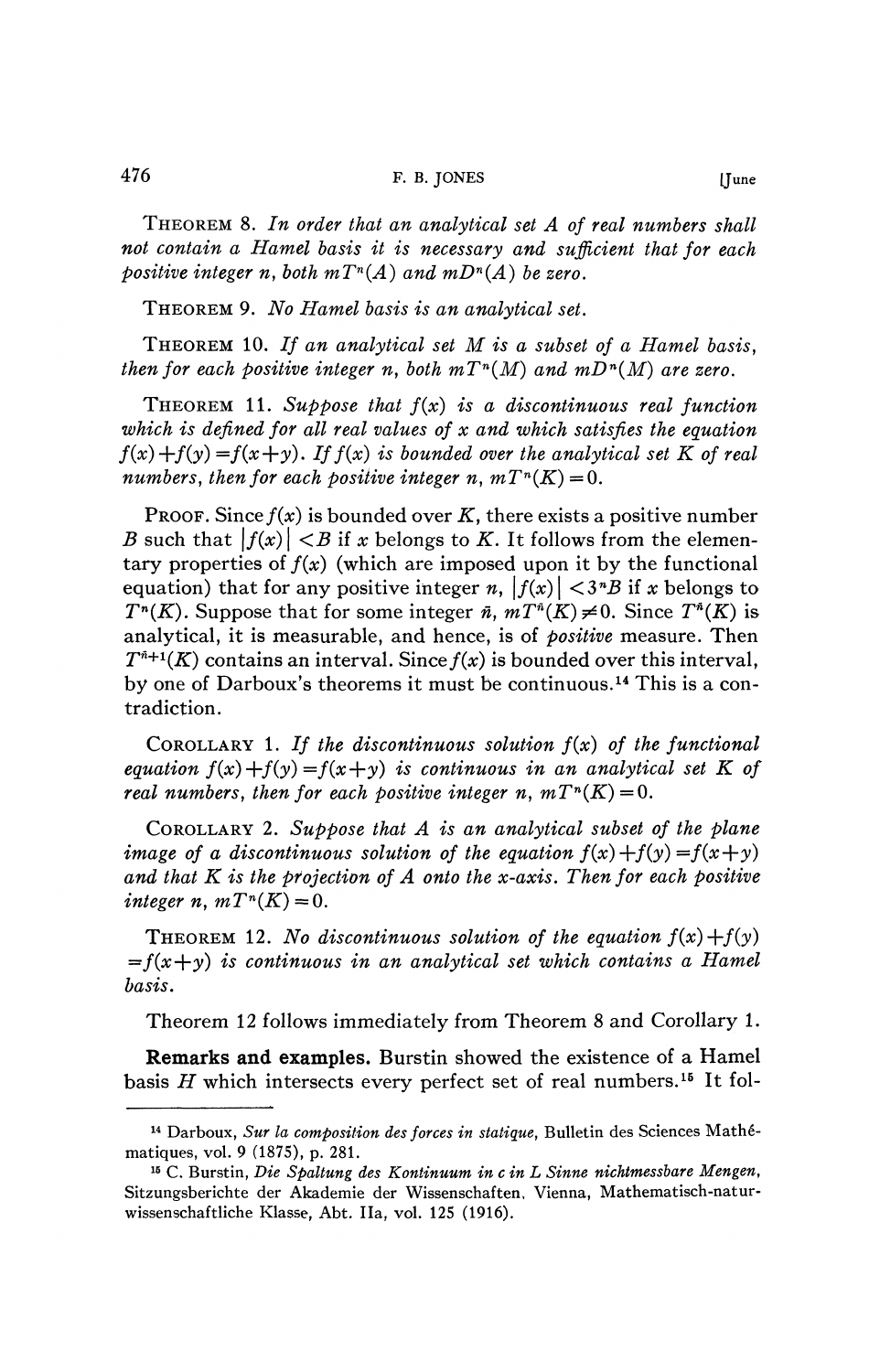lows that *H* does not contain a perfect set. But every uncountable analytical set contains a perfect set.<sup>16</sup> Consequently, this particular Hamel basis *H* does not contain an uncountable analytical set. This example and Theorems 9 and 10 might lead one to conjecture that no Hamel basis whatsoever contains an uncountable analytical set. That this conjecture would be false is shown by the following example.

## EXAMPLE 1. *There exists a Hamel basis which contains a perfect set.<sup>17</sup>*

CONSTRUCTION. Let  $r_1$ ,  $r_2$ ,  $r_3$ ,  $\cdots$  denote a simple well-ordering of the rational numbers such that  $r_1 = 0$ . Let  $I_{11}$  denote a closed interval of real numbers not containing zero. The interval *In* contains two intervals  $I_{21}$  and  $I_{22}$  such that (1)  $I_{21}$  precedes  $I_{22}$  and (2) no number of the form  $n_1x_1+n_2x_2$  except the forms  $x_1$  or  $x_2$  belongs to  $I_{21}+I_{22}$ , where  $x_1, x_2 \in I_{21} + I_{22}$  and where  $n_i = r_j, i, j = 1$  or 2. Likewise  $I_{21}$  contains two intervals  $I_{31}$  and  $I_{32}$ , and  $I_{22}$  contains two intervals  $I_{33}$  and  $I_{34}$ such that (1)  $I_{31}$  and  $I_{33}$  precede  $I_{32}$  and  $I_{34}$ , respectively, and (2) no number of the form  $n_1x_1+n_2x_2+n_3x_3$  except the forms  $x_1, x_2,$  or  $x_3$  belongs to  $\sum I_{3n}$  where  $x_1, x_2, x_3 \in \sum I_{3n}$  and where  $n_i = r_j$ , i, j = 1, 2, or 3. This process may be continued. For each positive integer  $k$ , let  $G_k$ denote the collection of mutually exclusive intervals  $I_{k1}, I_{k2}, \cdots, I_{kq}$ where  $q = 2^{k-1}$ . For each k, each element of  $G_k$  contains two elements of  $G_{k+1}$  and if  $x_1, x_2, \cdots, x_k$  denote numbers of  $G_k^*$ , then no number of the form  $\sum_{i=1}^{k} n_i x_i$  except the form  $x_i$  belongs to  $G_k^*$ , where  $n_i = r_j$ ,  $i, j = 1, 2, \cdots, k.$ <sup>18</sup> Now let  $M$  denote  $\prod_1^\infty G_i^*$ . Evidently  $M$  is a perfect set such that if  $\bar{x}$  is a number of M, then  $\bar{x} \neq \alpha A + \beta B + \gamma C + \cdots$ where A, B, C,  $\cdots$  are numbers of  $M-\bar{x}$  and  $\alpha$ ,  $\beta$ ,  $\gamma$ ,  $\cdots$  are rational numbers of which only a finite number are different from zero. It follows from this that if *x* is a real number which can be expressed in the form  $\alpha A + \beta B + \gamma C + \cdots$  where A, B, C,  $\cdots$  belong to M and  $\alpha, \beta, \gamma, \cdots$  are rational numbers of which only a finite number are different from zero, then it can be thus expressed in only one way, that is, the form is unique.

Let  $\Gamma$  denote a well-ordering of the real numbers not belonging to *M* and let *a* denote the first number of *T* which is not of the form  $\alpha A + \beta B + \gamma C + \cdots$  where *A*, *B*, *C*,  $\cdots$  belong to *M* and  $\alpha, \beta, \gamma, \cdots$ are rational numbers of which only a finite number are different from

<sup>16</sup> Lusin, loc. cit., p. 151.

<sup>&</sup>lt;sup>17</sup> R. L. Swain, in a conversation with me, demonstrated the existence of a perfect set whose set of distances contains no rational number. His method of construction forms the kernel of the one that I use here.

 $G_{k}^{*}$  denotes the sum of the elements of  $G_{k}$ .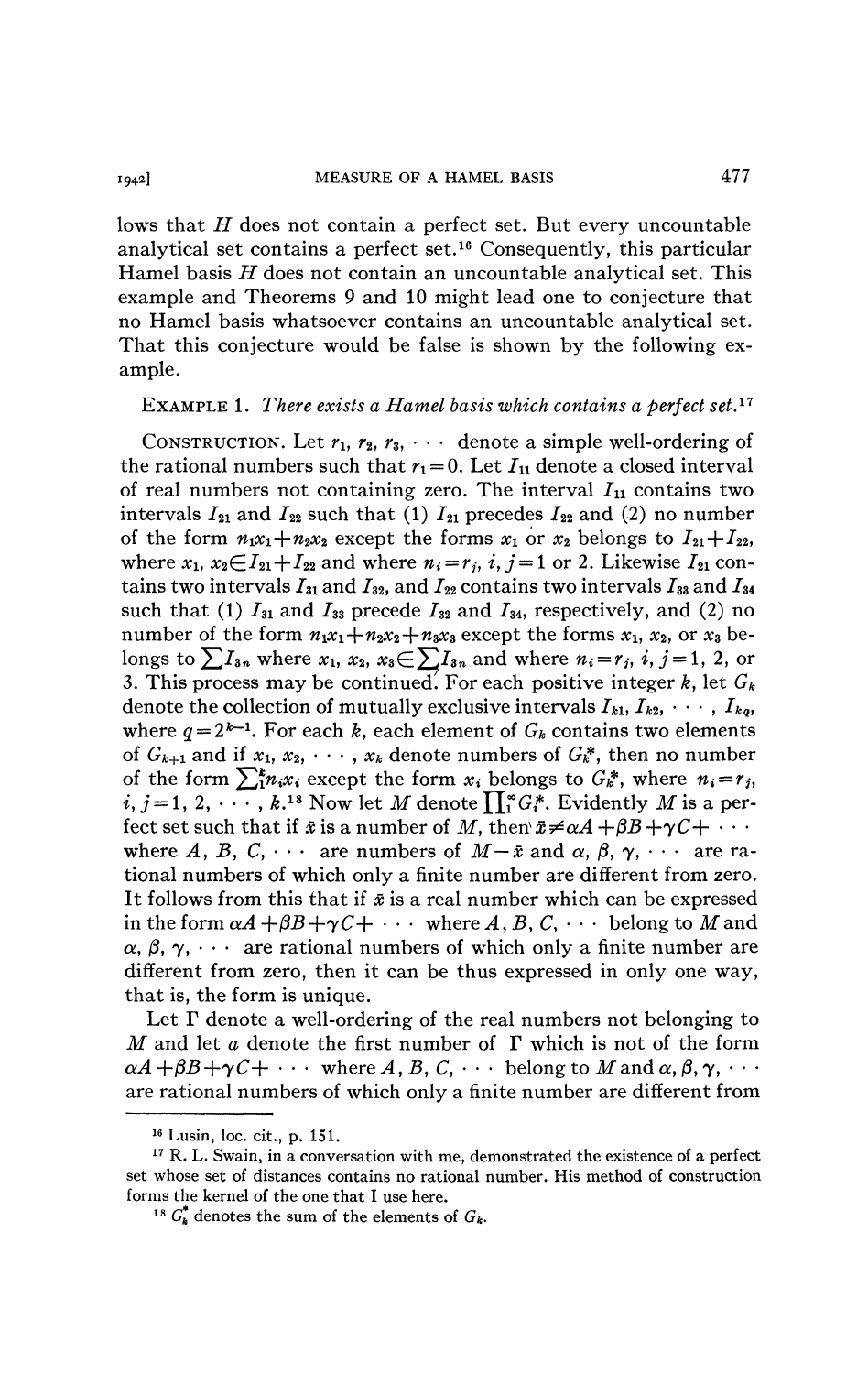zero. Let *b* denote the first number of *T* which is not of the form  $\alpha A + \beta B + \gamma C + \cdots$  where A, B, C,  $\cdots$  belong to  $M+a$ . This process may be continued. It follows from Hamel's argument that  $M+a+b+c+ \cdots$  is a Hamel basis.<sup>19</sup>

Since, from Theorem 11, no discontinuous (real) solution of the functional equation  $f(x)+f(y) = f(x+y)$  can be continuous at any point or continuous in any set of positive measure, could such a discontinuous solution be continuous in some *perfect* set? And could its image in the number plane (the graph of  $y = f(x)$ ) at the same time be *connected?* Example 2 shows that the answer is *yes.* 

EXAMPLE 2. *There exist a discontinuous (real) solution of the functional equation*  $f(x) + f(y) = f(x+y)$  *and a perfect set M of real numbers such that* (1)  $f(x) = 0$  *if x belongs to the perfect set M and* (2) *the plane image of*  $f(x)$  *is connected.* 

CONSTRUCTION. Let *M* denote a perfect subset of a Hamel basis *H*  such that *H— M* contains a perfect set. For each number *x* of *M,* let  $f(x)$  be defined to be zero. Define the function  $f(x)$  for each of the numbers of  $H-M$  in such a way so that if Q is a continuum in the number plane not lying wholly in a vertical line, then for some number x of  $H-M$ , the point  $(rx, rf(x))$  belongs to  $Q^{20}$  Now if x is any number not belonging to  $H$ ,  $x = \alpha a + \beta b + \gamma c + \cdots$  where a, b, c,  $\cdots$ belong to H and  $\alpha, \beta, \gamma, \cdots$  are rational numbers of which only a finite number are different from zero. Let  $f(x) = \alpha f(a) + \beta f(b) + \gamma f(c) + \cdots$ . It follows from Hamel's argument that  $f(x)$  satisfies the functional equation.<sup>21</sup> Furthermore,  $f(x)$  has the following properties: (0)  $f(x)$  is totally discontinuous but (1)  $f(x)$  is zero for all numbers in the perfect set *M* and (2) the plane image of  $f(x)$  is connected.<sup>22</sup>

In order for the plane image I of any discontinuous solution of  $f(x) + f(y) = f(x + y)$  to be connected, I must intersect every<sup>23</sup> continuum in the plane which does not lie in some vertical line. However, / need not intersect every perfect subset of the plane not lying in the sum of a countable number of vertical lines, for the image of  $f(x)$  in Example 2 does not contain any point of the line  $y = 1$  whose abscissa belongs to  $M$ . So by virtue of the fact that  $I$  may be connected and

<sup>&</sup>lt;sup>19</sup> G. Hamel, loc. cit.  $M+a+b+c+\cdot\cdot\cdot$  denotes the sum of the *sets, M, a, b, c,*  $\cdot\cdot\cdot$ .

<sup>20</sup> F B. Jones, *Connected and disconnected plane sets and the functional equation*   $f(x)+f(y)=f(x+y)$ , this Bulletin, vol. 48 (1942), pp. 115-120, Theorems 2 and 4; *r* is rational.

<sup>21</sup> G. Hamel, loc. cit

<sup>22</sup> F. B. Jones, loc. cit.

<sup>23</sup> Ibid., Theorem 2.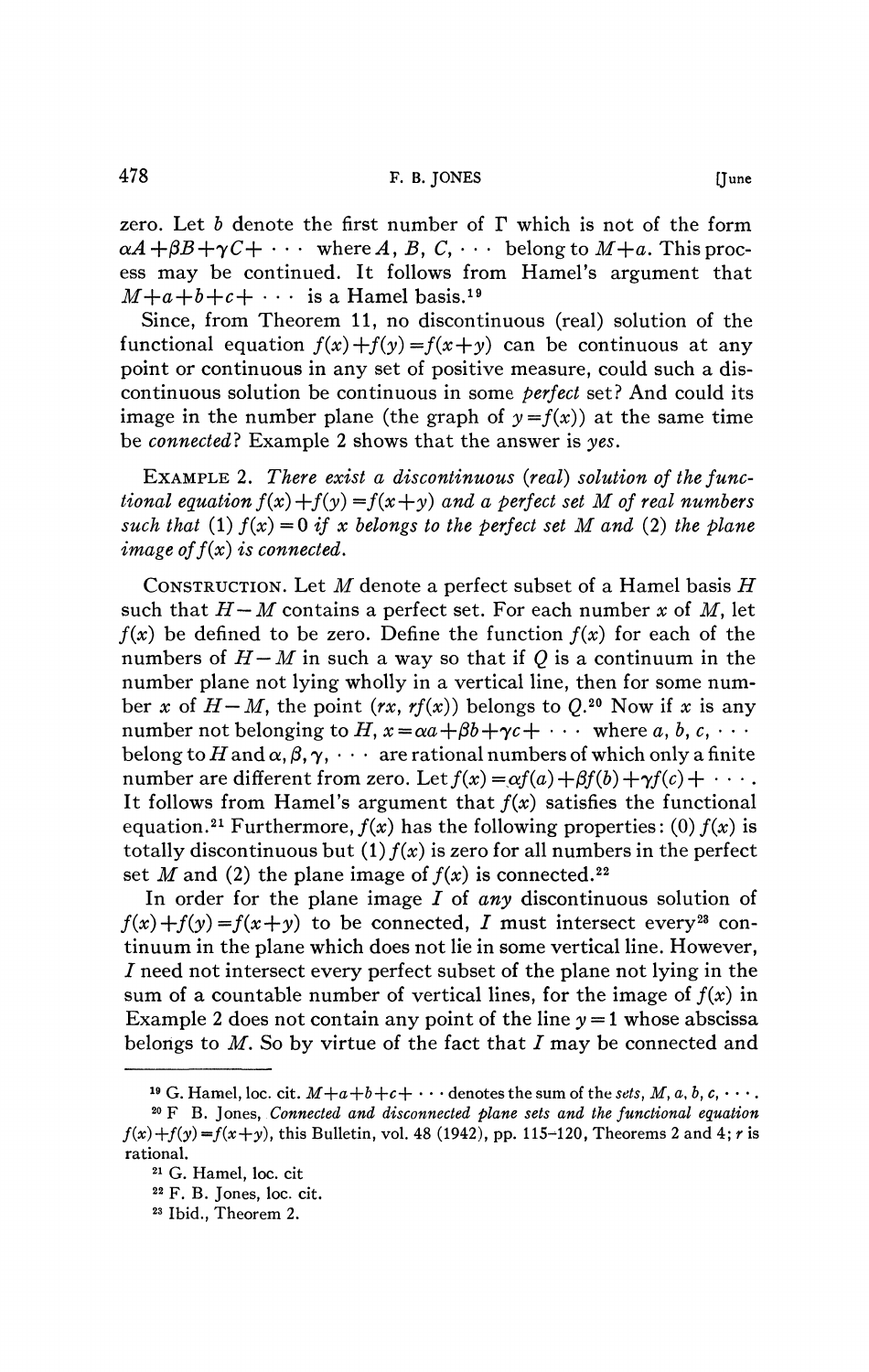still *contain* a perfect set not lying in the sum of countably many vertical lines, it follows that *I* need not *intersect* every such perfect set. Since, by Theorem 11, Corollary 2, I can not contain a perfect set whose projection on the x-axis is of positive measure, one might suppose that  $I$  must intersect every such perfect set in order to be connected. The following example shows this supposition to be false.

EXAMPLE 3. *There exists a discontinuous solution of the equation*   $f(x) + f(y) = f(x + y)$  such that (1) the image I of  $f(x)$  in the number plane *E is connected but* (2) *the intersection of I with the x-axis is exactly the set of rational numbers.* 

Two lemmas are necessary.

LEMMA 3. *Suppose that M is a bounded, closed subset of the number plane. If uncountably many horizontal lines intersect M in an uncountable set, then each of c horizontal lines intersects M in an uncountable set.*<sup>24</sup>

PROOF. Let *E* denote the number plane. Let *W* denote the set of all points *w* of the y-axis for which there exist sets *Mw* such that (1) *Mw* is a subset both of a horizontal line in *E* through *w* and of *M* and (2) every point of *Mw* is a point of condensation of *Mw* from both sides. There exists a pair of vertical lines  $L_{11}$  and  $L_{12}$  ( $L_{11}$  being to the left of  $L_{12}$ ) and an uncountable subset  $W_1$  of  $W$  such that for each element w of  $W_1$ ,  $M_w$  contains points between  $L_{11}$  and  $L_{12}$ , to the left of  $L_{11}$  and to the right of  $L_{12}$ . Let  $P_{11}$  denote a point of M lying between  $L_{11}$  and  $L_{12}$  such that for uncountably many different elements w of  $W_1$ ,  $M_w$  is a subset of a horizontal line lying above  $P_{11}$ in *E* and for uncountably many elements *w* of *Wi, Mw* is a subset of a horizontal line lying below  $P_{11}$  in E. Let  $W_1^+$  and  $W_1^-$  denote the set of all of those elements  $w$  of  $W_1$  for which  $M_w$  is on a line above  $P_{11}$  and below  $P_{11}$ , respectively. Select one of the sets  $W_1^+$  and  $W_1^-$  and denote the selection by  $W_1^{\pm}$ . Then there exist vertical lines  $L_{21}$ ,  $L_{22}$ ,  $L_{23}$ , and  $L_{24}$  having that order from left to right (with  $P_{11}$  between  $L_{22}$ and  $L_{23}$  and an uncountable subset  $W_2$  of  $W_1^{\pm}$  such that for each w of  $W_2$ ,  $M_w$  has points to the left of  $L_{21}$ , between  $L_{21}$  and  $L_{22}$ , between  $L_{22}$ and the vertical line through  $P_{11}$ , between this line and  $L_{23}$ , between  $L_{23}$  and  $L_{24}$ , and to the right of  $L_{24}$ . Let  $P_{21}$  and  $P_{23}$  denote two points of *M* which lie on the same horizontal line such that uncountably

<sup>&</sup>lt;sup>24</sup> c is the cardinal number of the continuum. It would follow from this lemma that any closed subset of the plane which cannot be covered by a countable collection of horizontal and vertical lines can be covered only by a collection of horizontal and vertical lines which contains at least *c* lines.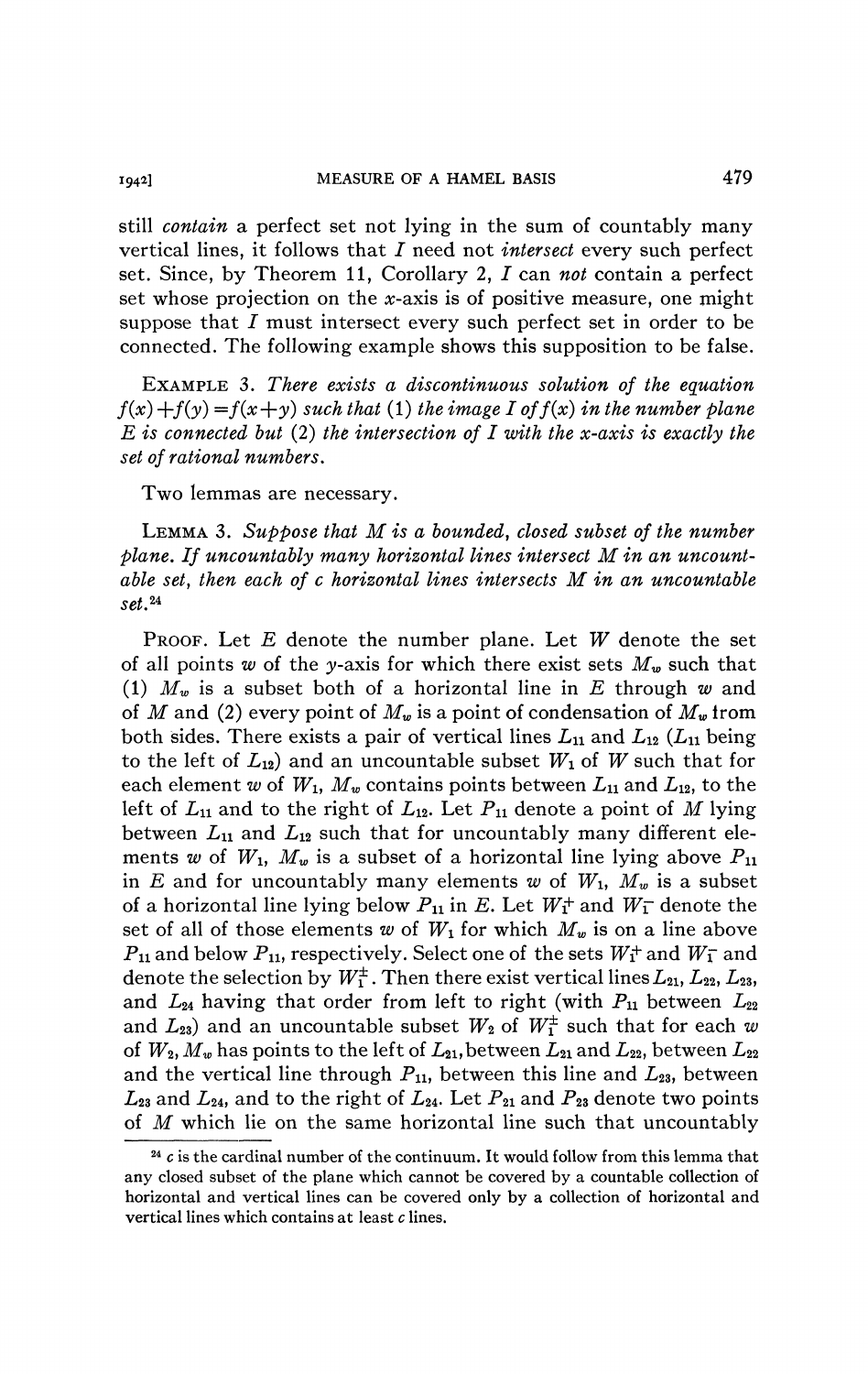many elements of  $W_2$  lie above and uncountably many elements of  $W_2$ lie below this line, denoting them by  $W_2^+$  and  $W_2^-$ . Select one of the sets  $W_2^+$  and  $W_2^-$  and denote the selection by  $W_2^{\pm}$ . This process may be continued and an infinite sequence of points  $P_{11}$ ,  $P_{21}$ ,  $P_{23}$ ,  $P_{31}$ ,  $P_{33}$ ,  $P_{35}$ ,  $P_{37}$ ,  $\cdots$  obtained whose limiting set Q is uncountable and lies both in *M* and in a horizontal line. Since for each *n*,  $n = 2, 3, 4, \cdots$ there are *two* selections possible in the selection of  $W_n^{\pm}$ , there are  $2^{\aleph_0}$ such limiting sets of which no three are identical. Hence there are *c*  different such sets *Q.* 

LEMMA 4. *No compact continuum M lying in the number plane which is not wholly in a vertical line and whose common part with every horizontal line is totally disconnected is a subset of the sum of less than c vertical and horizontal lines.* 

Lemma 4 may be established by an indirect argument with the help of Lemma 3 and the fact that an uncountable closed plane set contains *c* points.

CONSTRUCTION OF EXAMPLE 3. Let *T* denote a well-ordering of type  $\Omega_0$  ( $\Omega_0$  is the smallest ordinal having c ordinals less than it) of the set of all nondegenerate compact subcontinua of *E* not lying in a vertical line and let  $x_1, x_2, x_3, \cdots, x_\omega, x_{\omega+1}, \cdots, x_z, \cdots, z \lt \Omega_0$ , denote a well-ordering of a Hamel basis *H* such that  $x_1=1$  and *H* contains a number of every perfect set of real numbers. Let  $y_1 = f(x_1) = f(1) = 0$ . If r is a rational number, let  $f(r) = rf(1) = 0$ . Suppose that, for each ordinal  $z \lt z_0 \lt \Omega_0$ ,  $f(x_z)$  is defined to be a number  $y_z$ . Then if  $z \lt z_0$ ,  $f(x) = \sum r_z y_z$ ,  $z \lt z_0$ , where  $r_z$  is a rational number and *not* zero for only a finite number of different values of *z.* Let *Ieo* denote the image of  $f(z)$  as defined so far. Let  $M_{z_0}$  denote the first element of  $\Gamma$ which contains no point of  $I_{z_0}$ . Let  $z_1$  denote the smallest ordinal such that (1)  $f(x_{\mathbf{z}_1})$  is not defined so far and (2) there exists a number  $y_{\mathbf{z}_1}$ such that  $(x_{z_1}, y_{z_1})$  belongs to  $M_{z_0}$  and  $y_{z_1}$  is not the ordinate of any point of  $I_{z_0}$ . Since  $z < \Omega_0$ , the existence of  $z_1$  may be established with the help of Lemma 4 and the theorem that every uncountable innerlimiting set of real numbers contains *c* mutually exclusive perfect sets. Then let  $f(x_{z_1}) = y_{z_1}$ . If  $\bar{z}$  is an ordinal less than  $z_1$  such that for each ordinal  $z \leq \bar{z}$ ,  $f(x_z)$  is defined to be  $y_z$ , then let  $f(x_z)$  be a real number  $y_z$ such that  $y_{\bar{z}}$  is not  $r_{z_1}y_{z_1} + \sum_{\ell} r_{z_1}y_{z_2} \leq \bar{z}$ , where  $r_{\bar{z}}$  is a rational number which is different from zero for only a finite number of different values of  $z$  and  $r_{z_1}$  is a rational number.

This completes the induction in the definition of  $f(x)$  if x belongs to *H*. If *x* is any real number, then  $x = \sum r_x x_z$ , where  $r_z$  is a rational number which is different from zero for only a finite number of differ